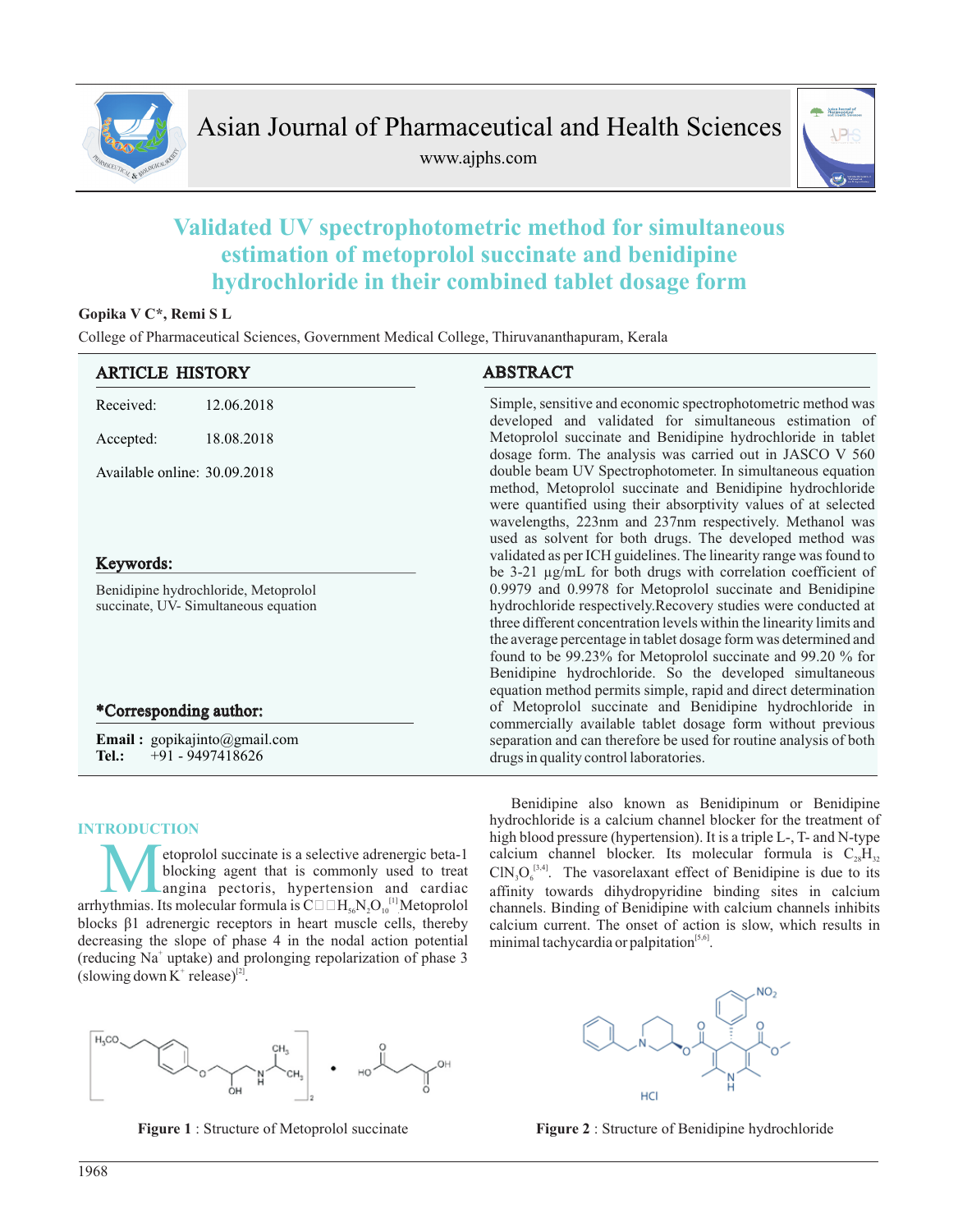Analytical method development and validation play important roles in the discovery, development and manufacture of pharmaceuticals $[7]$ . As per the literature review, there are no analytical methods are reported for the simultaneous estimation of Metoprolol succinate and Benidipine hydrochloride in combined pharmaceutical dosage form. Various publications are available regarding the UV simultaneous estimation, HPTLC and  $RP$ -HPLC method development of Metoprololsuccinate<sup>[8-12]</sup>, either alone or in combination with other drugs in pharmaceutical dosage form. But there are a few methods developed for the estimation of Benidipinehydrochloride<sup>[13-16]</sup> in its single dosage form and in combination with other drugs.

Objective was to develop and validate UV spectrophotometric method for the estimation of Benidipine hydrochloride and Metoprolol succinate in the combined tablet dosage form by UVSimultaneous equation method

#### **MATERIALS AND METHODS**

#### **Instrumentation**

- > JASCO V 560 double beam UV Spectrophotometer.
- $\triangleright$  Shimadzu analytical balance.
- $\triangleright$  GT sonic, professional ultrasonic cleaner.

#### **Chemicals and reagents**

- $\triangleright$  Benidipine hydrochloride RS from Pure Chem Pvt. Ltd.
- $\triangleright$  Metoprolol succinate RS from Unichem Laboratories.

 Methanol HPLC grade from Merck specialties (P) Ltd Mumbai.

 BENIDIN M 25 (containing Benidipine hydrochloride 4mg and Metoprolol succinate 25mg), manufactured by Mascot Health Series Pvt. Ltd.

#### **Preparation of standard solution**

Accurately weighed 10mg of Benidipine hydrochloride RS and Metoprolol succinate RS and quantitatively transferred into 100mL standard flask. It was then dissolved in methanol and the solution was made up to the mark using methanol to obtain a concentration of 100μg/mL of both Benidipineand Metoprolol(solution A). From the solution A 1 mLwas pipetted out to a 10mL standard flask and made up the volume with methanol. The solution had a concentration of 10μg/mL of Benidipine and Metoprolol (solution B).

#### **Preparation of sample solution**

Twenty tablets of BENIDIN M 25 (containing 25mg of Metoprolol succinate and 4mg of Benidipine hydrochloride) were weighed; average weight of one tablet was calculated and finely powdered with the help of a mortar and pestle. A quantity of powder equivalent to 100mg of Metoprolol succinate (containing 16mg of Benidipine hydrochloride) was weighed accurately and transferred to a glass stoppered flask. The powder was extracted initially with 15mL methanol by sonication for 10 minutes and filtered through Whatmann No.1 filter paper to a 100mL standard flask. The residue was further extracted twice with 10mL of methanol and transferred to the same standard flask through the same filter paper. The volume was finally made up to the mark using methanol. The resulting solution had a concentration of 1000μg/mLof Metoprolol succinate and 160μg/mLof Benidipine hydrochloride. From the above solution, accurately pipetted out 2mL and transferred to 100mL standard flask. Then the volume was made up to the mark using methanol to obtain a concentration of 3.2μg/mL of Benidipine hydrochloride and 20μg/mL of Metoprolol succinate.

# **[17-25] Simultaneous Equation Method**

Two wavelengths selected for the method are 223 nm and 237 nm that are absorption maxima's of Metoprolol succinate and Benidipine hydrochloride respectively in methanol. The stock solutions of both drugs were further diluted separately with methanol to get a series of standard solution of 3-21μg/ml of Metoprolol succinate and Benidipine hydrochloride. The absorbance were measured at the selected wavelengths and absorptivity's (A1%, 1cm) for both the drugs at both wavelengths were determined as mean of six independent determinations. Concentrations in the sample were obtained by using following equations $^{[15]}$ .

$$
C_{\chi} = \frac{A_2 a_{\nu 1} - A_1 a_{\nu 2}}{a_{\nu 2} a_{\nu 1} - a_{\nu 1} a_{\nu 2}} \dots \text{Eq. (i)}
$$

$$
C_{y} = \frac{A_{1}a_{x2} - A_{2}ax_{1}}{a_{x2}a_{y1} - ax_{1}ay_{2}} \qquad \dots \text{ Eq. (ii)}
$$



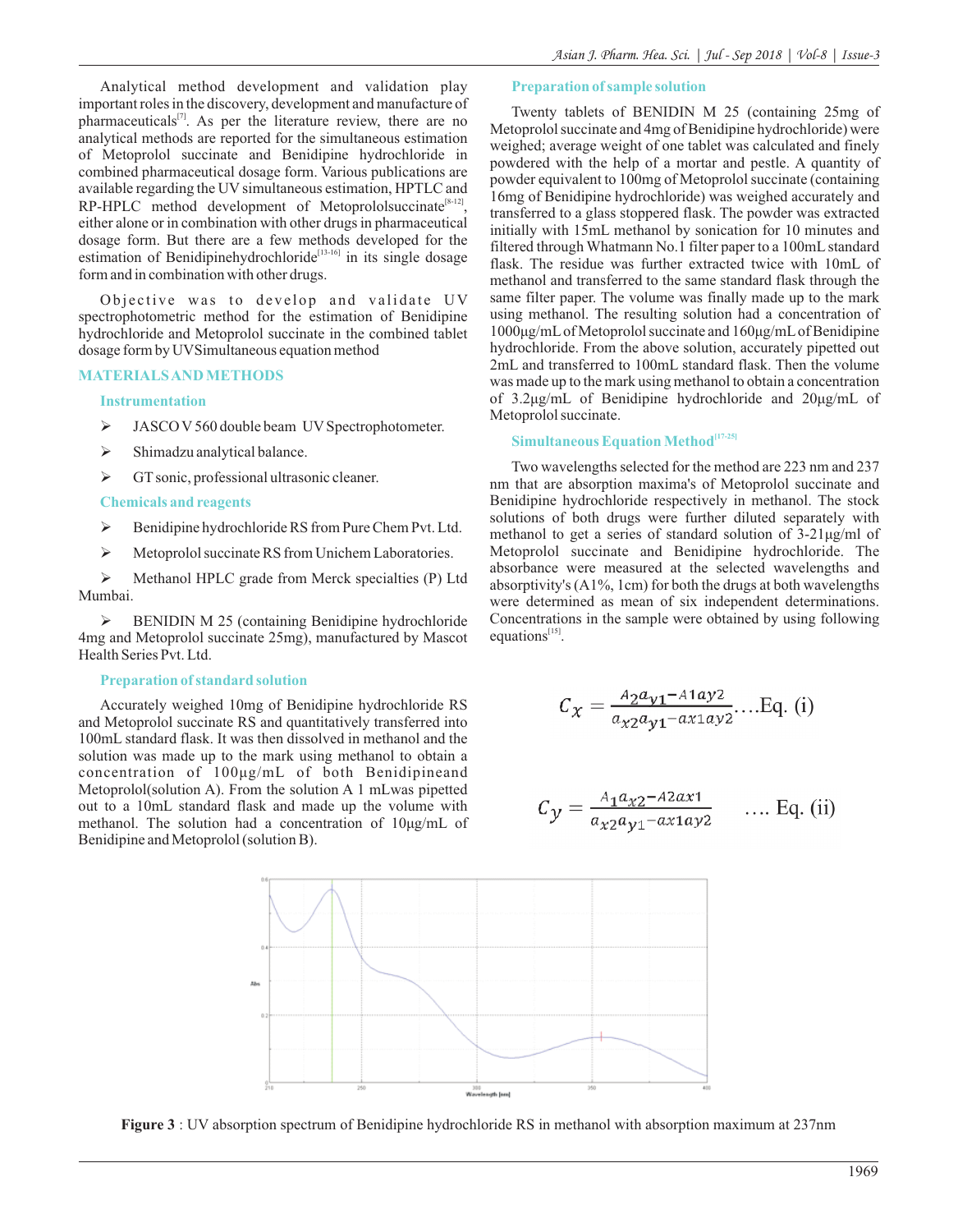

**Figure 4** : UV absorption spectrum of Metoprolol succinate RS in methanol with absorption maximum at 223nm

Where $A_1$  and  $A_2$  are absorbance's of sample at 223nm and 237nm respectively,  $ax_1$  and  $ax_2$  are absorptivity's of Metoprolol succinate at  $223$ nm and  $237$ nm respectively, ay, and ay, are absorptivity's of Benidipine hydrochloride at 223nm and 237nm respectively.  $C_x$  and  $C_y$  are the concentrations of Metoprolol succinate and Benidipine hydrochloride respectively in the diluted sample.

#### **RESULTS**

After stabilizing the instrument initially for 30 minutes, blank correction was done using methanol. Then 10μg/mL solutions of both Benidipine hydrochloride and Metoprolol succinate were scanned separately in UV region ranging from 200nm to 400nm. The absorption spectra were observed with maximum absorption at 237nm and 223nm for Benidipine hydrochloride and Metoprolol succinate respectively. The spectra obtained are given below.

## **METHOD VALIDATION**

The developed method was validated as per ICH guidelines for Linearity, Precision, Accuracy, Limit of detection and quantitation by the following procedure.

#### **1. Linearity**

Suitable dilutions were made from the standard stock solutions containing 100μg/mL of Benidipine hydrochloride and Metoprolol succinate to prepare standard seven different concentrations ranging from 3-21μg/mL for both drugs. Absorbance of each standard solution was measured. The absorbance was plotted against concentration to get calibration curve. The plots of absorbance v/s concentration of Benidipine were found to be linear in the range of 3-21μg/mL with a correlation coefficient  $r^2$  of 0.9981 at 223nm and 0.9978 at 237nm. The plots of absorbance v/s concentration of Metoprolol were found to be linear in the range of 3-21μg/mL with a correlation coefficient  $r^2$  of 0.9979 at 223nm and 0.9954 at 237nm.

**Table 1 :** Absorbance of Benidipineand Metoprololstandard solution

| <b>Sl. No.</b> | Concentration | Absorbance        |        | Absorbance        |          |  |
|----------------|---------------|-------------------|--------|-------------------|----------|--|
|                | $(\mu g/mL)$  | <b>BENIDIPINE</b> |        | <b>METOPROLOL</b> |          |  |
|                |               | 223nm             | 237nm  | $223$ nm          | $237$ nm |  |
| $\mathbf{1}$   | 3             | 0.1843            | 0.1950 | 0.1140            | 0.0125   |  |
| 2              | 6             | 0.2852            | 0.3356 | 0.2202            | 0.0161   |  |
| 3              | $\mathbf Q$   | 0.3761            | 0.4844 | 0.3122            | 0.0203   |  |
| $\overline{4}$ | 12            | 0.4956            | 0.6320 | 0.4131            | 0.0202   |  |
| 5              | 15            | 0.5921            | 0.8280 | 0.5093            | 0.0262   |  |
| 6              | 18            | 0.6708            | 0.9504 | 0.6284            | 0.0292   |  |
| $\overline{7}$ | 21            | 0.7702            | 1.0884 | 0.6930            | 0.0321   |  |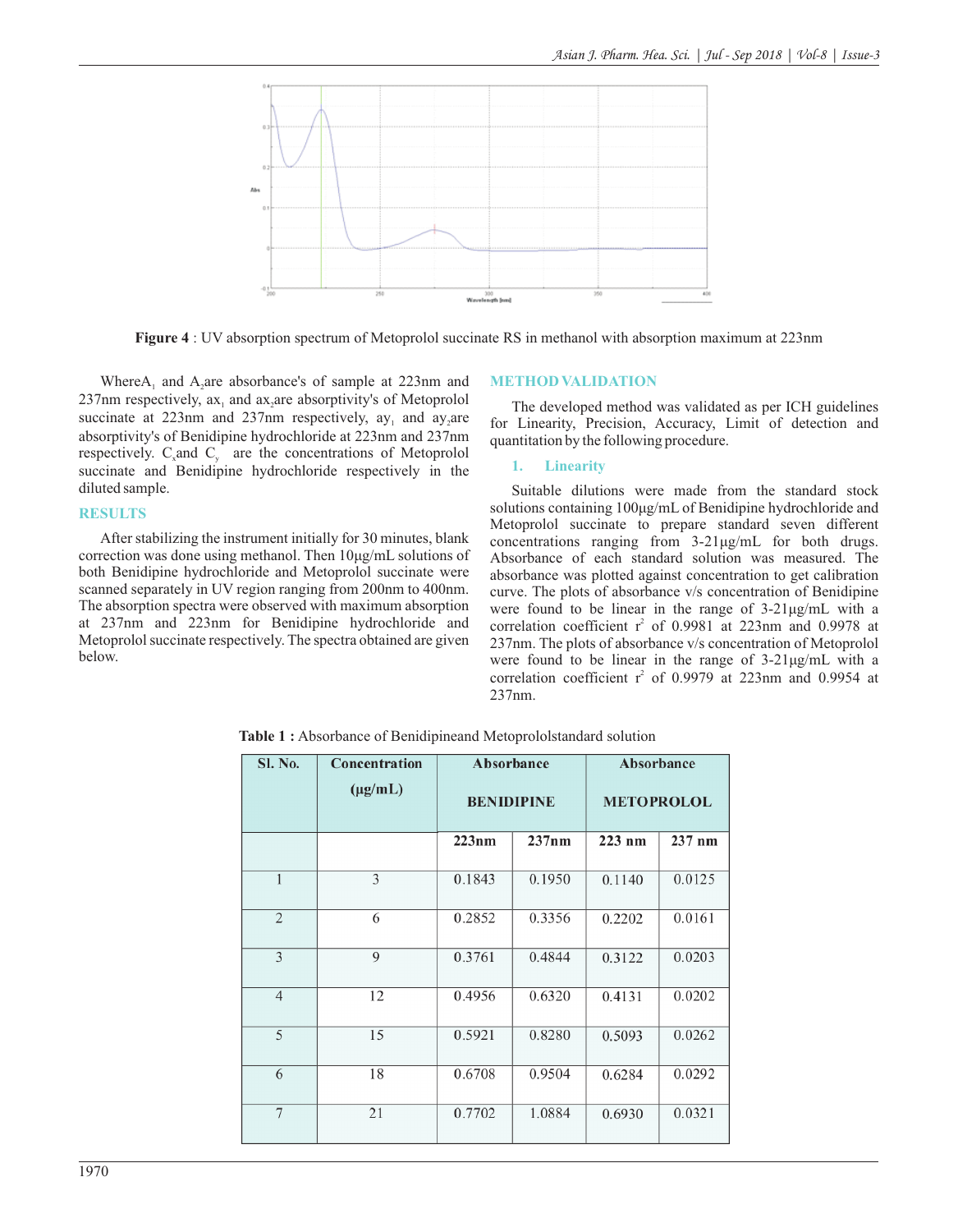

**Figure 5** : Zero order spectra of Benidipine hydrochloride overlaid



**Figure 6** : Calibration plot of Benidipine hydrochloride at 223nm



**Figure 7** : Calibration plot of Benidipine hydrochloride at 237nm



**Figure 8** : Zero order spectra of Metoprolol succinate overlaid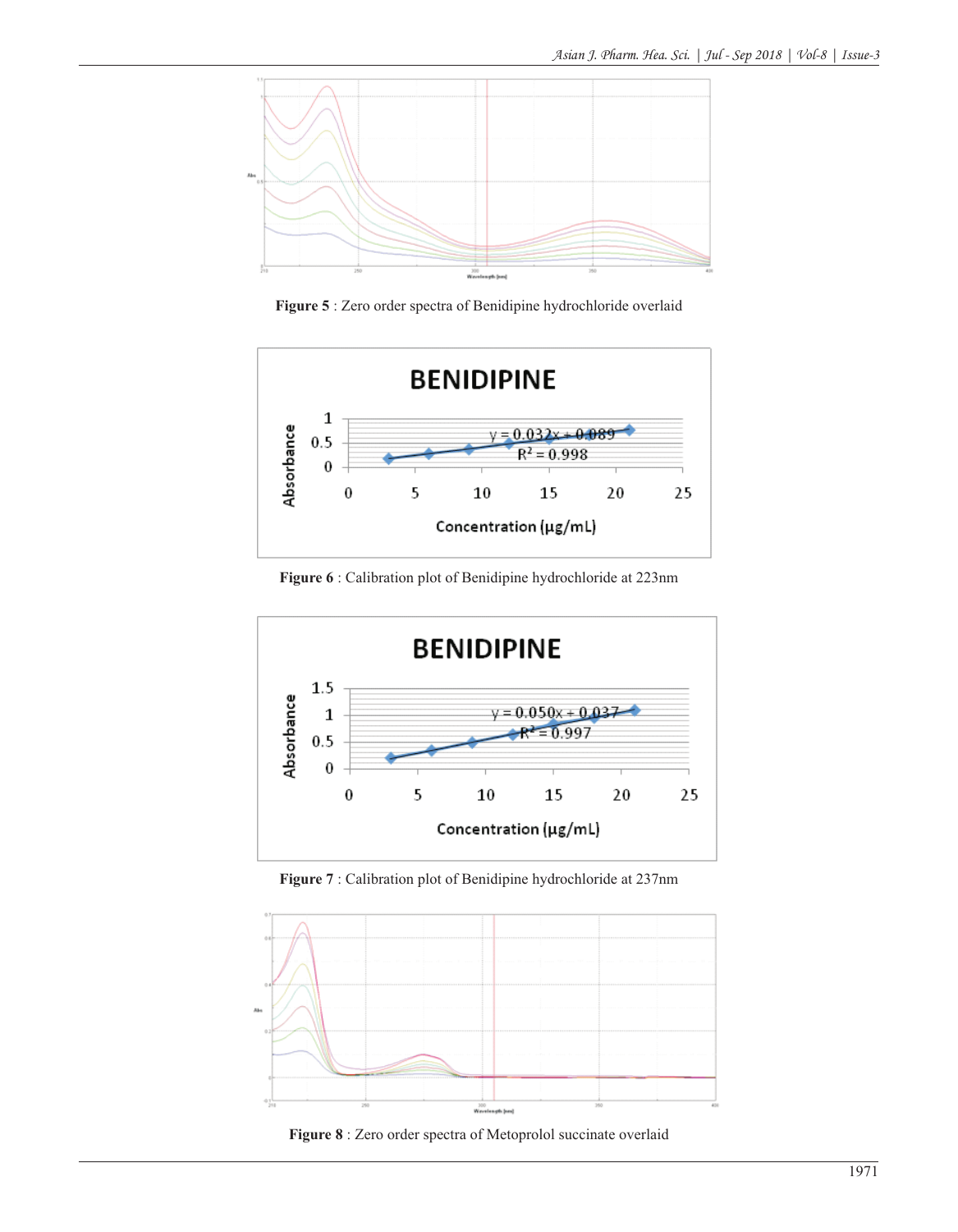

**Figure 9** : Calibration plot of Metoprolol succinate at 223nm



**Figure 10** : Calibration plot of Metoprolol succinate at 237nm

## **2. Precision**

Precision was determined in two levels- repeatability and intermediate precision

Repeatability of the method was checked by taking replicate samples of tablet solution for six times on the same day as intraday precision. The inter day precision was carried out by estimating the corresponding responses in triplicate for three days. (Table 2, 3 & 4)

# **3. Accuracy**

Accuracy of the method was determined by recovery studies. To the formulation, the reference standards of the drugs were added at the level of 15%, 20% and 25%. The recovery studies were carried out three times and the percentage recovery were calculated. (Table 5)

## **4. Limit of Detection and Quantitation (LOD and LOQ)**

LOD and LOQ were determined by linearity curve method and by using the equations.

LOD= $3.3(\sigma/S)$ 

LOQ= $10(\sigma/S)$ 

Where  $\sigma$  is the standard deviation of the y-intercept and S is the slope of the linearity curve. (Table 6)

#### **DISCUSSION**

This research work was done to develop simple, accurate and economic UV method for the simultaneous estimation of Benidipine hydrochloride and Metoprolol succinate in tablet

| <b>Components</b> | Mean of $\%$     | <b>Standard</b> | <b>Relative standard</b> | Coefficient of |  |
|-------------------|------------------|-----------------|--------------------------|----------------|--|
|                   | label claim      | deviation       | deviation (%RSD)         | variation (CV) |  |
|                   |                  | (SD)            |                          |                |  |
| Benidipine        | 99.23%           | 0.1127          | 0.1136                   | 0.0011         |  |
| Metoprolol        | 99.20%<br>0.0754 |                 | 0.0760                   | 0.0007         |  |

**Table 2 :** Result of Repeatability study Statistical validation data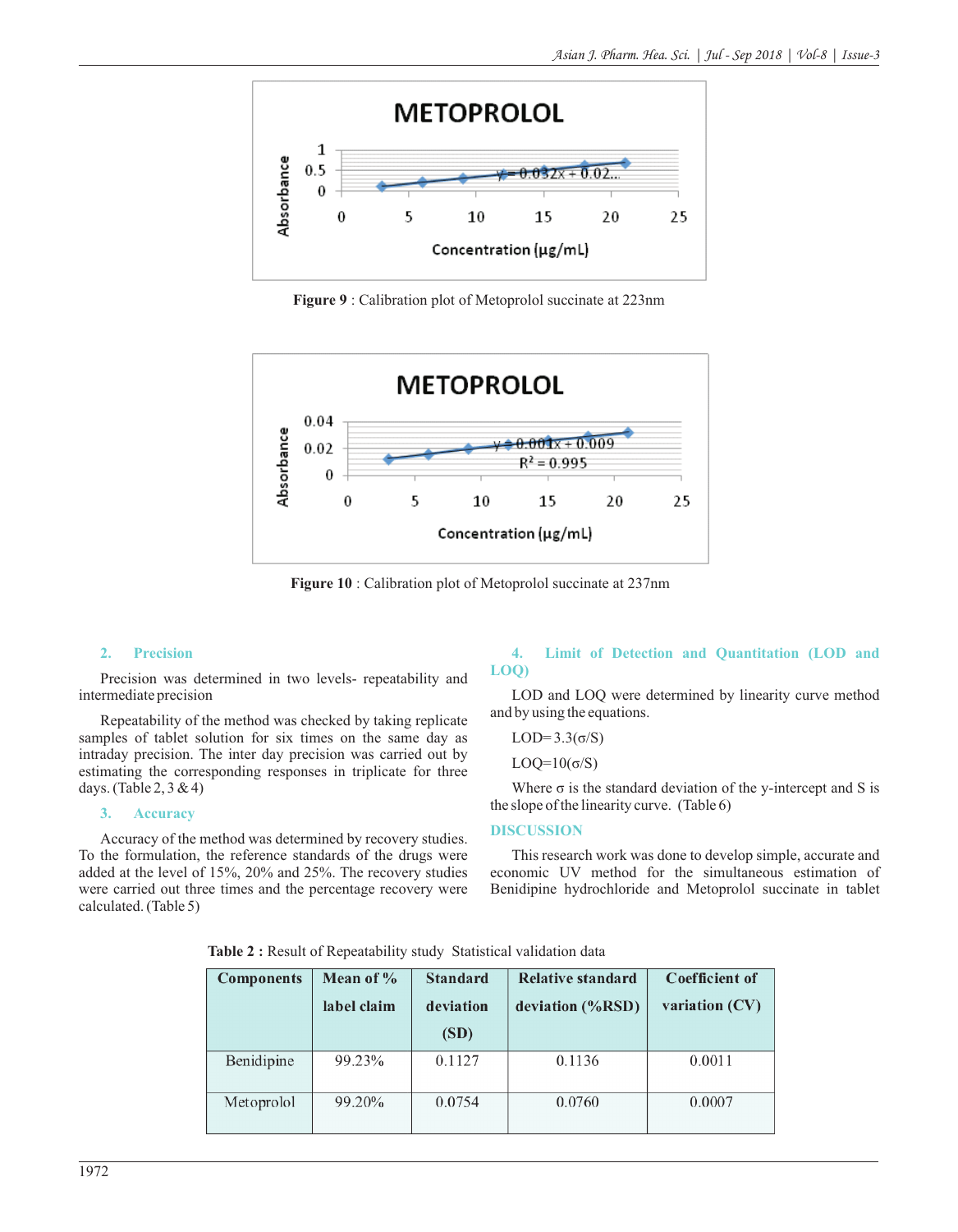| <b>Components</b> | Mean of $\%$<br>Label claim<br>$(n=1)$ | <b>Standard</b><br>deviation<br>(SD) | Relative standard<br>deviation $(\%RSD)$ | <b>Coefficient of</b><br>variation |
|-------------------|----------------------------------------|--------------------------------------|------------------------------------------|------------------------------------|
| Benidipine        | 99.15                                  | 0.1152                               | 0.1162                                   | 0.0012                             |
| Metoprolol        | 99.21                                  | 0.0696                               | 0.0702                                   | 0.0007                             |

**Table 3 :** Result of Intermediate precision study - Statistical validation

# **Table 4 :** Assay results of tablet

| SI.            | <b>Amount present (Label</b> |                   |                   | <b>Amount obtained</b> | Percentage label claim |                   |
|----------------|------------------------------|-------------------|-------------------|------------------------|------------------------|-------------------|
| No.            | Claim) mg/tablet             |                   |                   | mg/tablet              |                        |                   |
|                | <b>Benidipine</b>            | <b>Metoprolol</b> | <b>Benidipine</b> | <b>Metoprolol</b>      | <b>Benidipine</b>      | <b>Metoprolol</b> |
| $\mathbf{1}$   | $\overline{4}$               | 25                | 3.9615            | 24.8082                | 99.04                  | 99.23             |
| $\overline{2}$ | $\overline{4}$               | 25                | 3.9709            | 24.7925                | 99.27                  | 99.17             |
| 3              | $\overline{4}$               | 25                | 3.9666            | 24.7910                | 99.17                  | 99.16             |
| $\overline{4}$ | $\overline{4}$               | 25                | 3.9691            | 24.8206                | 99.23                  | 99.28             |
| 5              | $\overline{4}$               | 25                | 3.9765            | 24.7717                | 99.41                  | 99.08             |
| 6              | $\overline{4}$               | 25                | 3.9734            | 24.8260                | 99.28                  | 99.30             |

**Table 5 :** Result of Recovery study-statistical validation data

| Level of                  |             | Mean $\%$   | <b>Standard</b> |             | $%$ RSD     |             | <b>Coefficient of</b> |             |
|---------------------------|-------------|-------------|-----------------|-------------|-------------|-------------|-----------------------|-------------|
| $\frac{0}{0}$<br>recovery | recovery    |             | deviation       |             |             |             | variation             |             |
|                           | <b>BENI</b> | <b>METO</b> | <b>BENI</b>     | <b>METO</b> | <b>BENI</b> | <b>METO</b> | <b>BENI</b>           | <b>METO</b> |
| 15%                       | 100.3       | 99.58       | 0.0816          | 0.3429      | 0.0813      | 0.3443      | 0.0008                | 0.0034      |
| 20%                       | 99.75       | 99.37       | 0.0816          | 0.2531      | 0.0818      | 0.2547      | 0.0008                | 0.0025      |
| 25%                       | 99.80       | 101.25      | 0.0326          | 0.2041      | 0.0326      | 0.2015      | 0.0003                | 0.0020      |

# **Table 6 :** LOD and LOQ results

| <b>Method</b><br>parameters |        | <b>Benidipine</b> | <b>Metoprolol</b> |        |  |
|-----------------------------|--------|-------------------|-------------------|--------|--|
|                             | 223nm  | 237nm             | 223nm             | 237nm  |  |
| $LOD$ ( $\mu$ g/mL)         | 0.0101 | 0.0046            | 0.0010            | 0.0282 |  |
| $LOQ$ ( $\mu$ g/mL)         | 0.0306 | 0.0138            | 0.0300            | 0.0855 |  |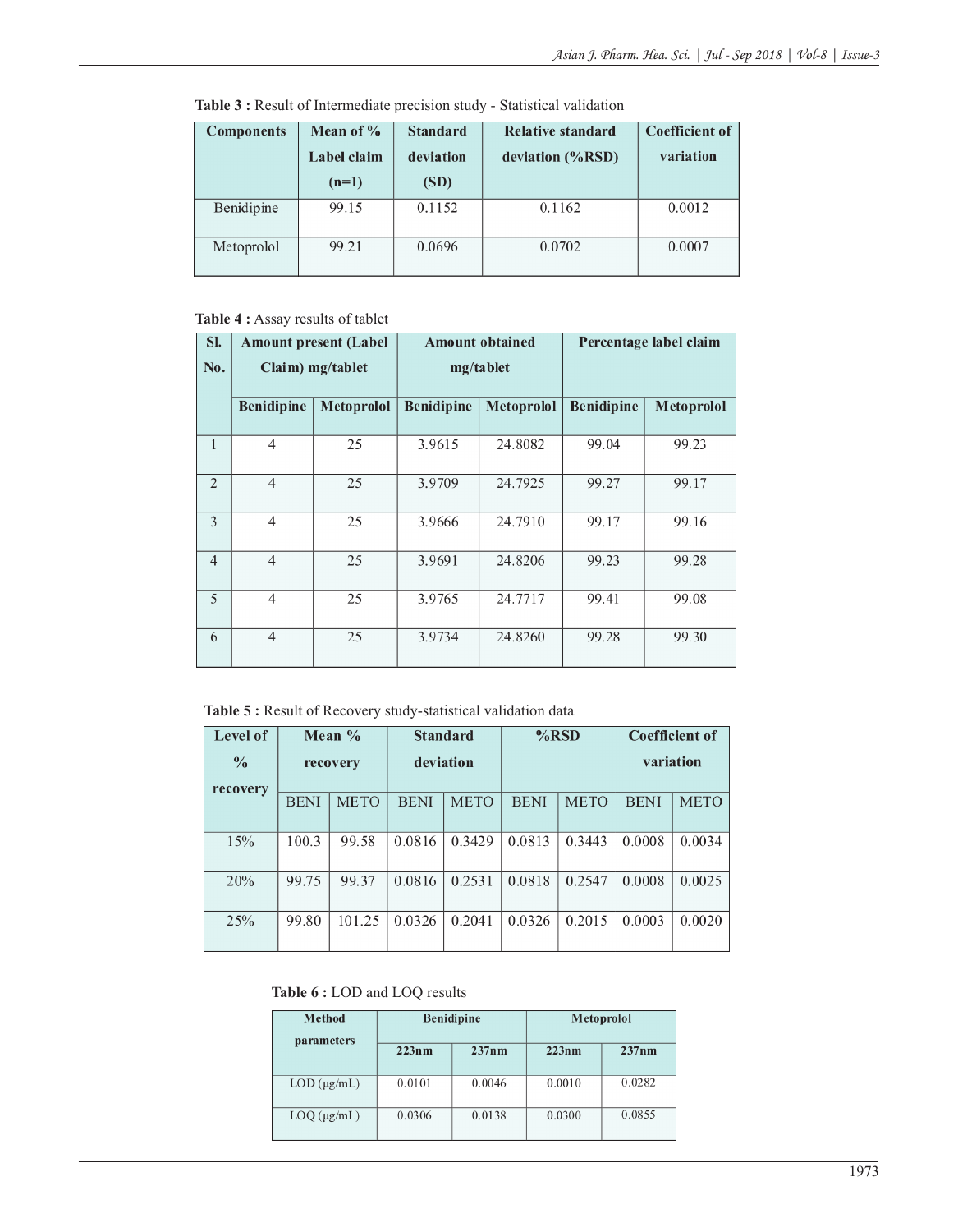| <b>PARAMETERS</b>              | <b>RESULT</b>      |                    |  |  |
|--------------------------------|--------------------|--------------------|--|--|
|                                | <b>BENIDIPINE</b>  | <b>METOPROLOL</b>  |  |  |
| $\lambda_{\max}$               | 237nm              | 223nm              |  |  |
| Linearity range (µg/mL)        | $3 - 21$           | $3 - 21$           |  |  |
| <b>Regression equation</b>     |                    |                    |  |  |
| 237nm<br>$\checkmark$          | $Y=0.0506x+0.0372$ | $Y=0.0011x+0.0098$ |  |  |
| $\checkmark$ 223nm             | $Y=0.0327x+0.0899$ | $Y=0.0327x+0.02$   |  |  |
| <b>Correlation coefficient</b> |                    |                    |  |  |
| $\sqrt{237}$ nm                | 0.9978             | 0.9954             |  |  |
| $\checkmark$ 223nm             | 0.9981             | 0.9979             |  |  |
| <b>Accuracy</b> (%RSD)         |                    |                    |  |  |
| $\sqrt{15\%}$                  | 0.3443             | 0.0813             |  |  |
| $\sqrt{20\%}$<br>$\sqrt{25\%}$ | 0.2547             | 0.0818             |  |  |
|                                | 0.2015             | 0.0326             |  |  |
| Precision (%RSD)               |                    |                    |  |  |
| $\checkmark$ Repeatability     | 0.1136             | 0.0760             |  |  |
| $\checkmark$ Inter day         | 0.1162             | 0.0702             |  |  |
| % Label claim                  | 99.23              | 99.20              |  |  |
| $LOD$ ( $\mu$ g/mL)            | 0.004              | 0.0010             |  |  |
| $LOQ$ ( $\mu$ g/mL)            | 0.0138             | 0.0300             |  |  |

## **Table 7 :** SUMMARY OF RESULTS

dosage form. The two drugs were soluble in methanol and also gave excellent UV detection in methanol. So methanol was chosen as the desirable solvent for simultaneous estimation of these drugs. Benidipine hydrochloride in methanol showed a sharp peak at 237nm and Metoprolol succinate gave a single sharp peak at 223nm. Both absorption maxima wavelengths were employed for further spectrophotometric measurements. In the quantitative assay of two components (Benidipine and Metoprolol) in the mixture by Simultaneous equation method, absorbance are measured at two wavelength, one being the wavelength at which Benidipine shows maximum absorbance, that is at 237nm, one being the wavelength at which Metoprolol shows maximum absorbance, that is at 223nm. Calibration graphs were plotted for each drug. For both Metoprolol and Benidipine a linear relationship between concentration and absorbance was

observed for 3-21 μg/mL.BNIDIM M 25, a marketed formulation (containing Benidipine hydrochloride 4mg and Metoprolol succinate 25mg) was analyzed by the proposed method and the result obtained was:

- $\blacktriangleright$  Amount of Benidipine hydrochloride= 0.0039g.
- $\blacktriangleright$  Amount of Metoprolol succinate= 0.0248g.

 $\triangleright$  Percentage label claim of Benidipine hydrochloride= 99.23% W/W.

 Percentage label claim of Metoprolol succinate= 99.20% W/W.

The validation of the propose method was performed in accordance with IH guidelines (Q2B Validation for analytical